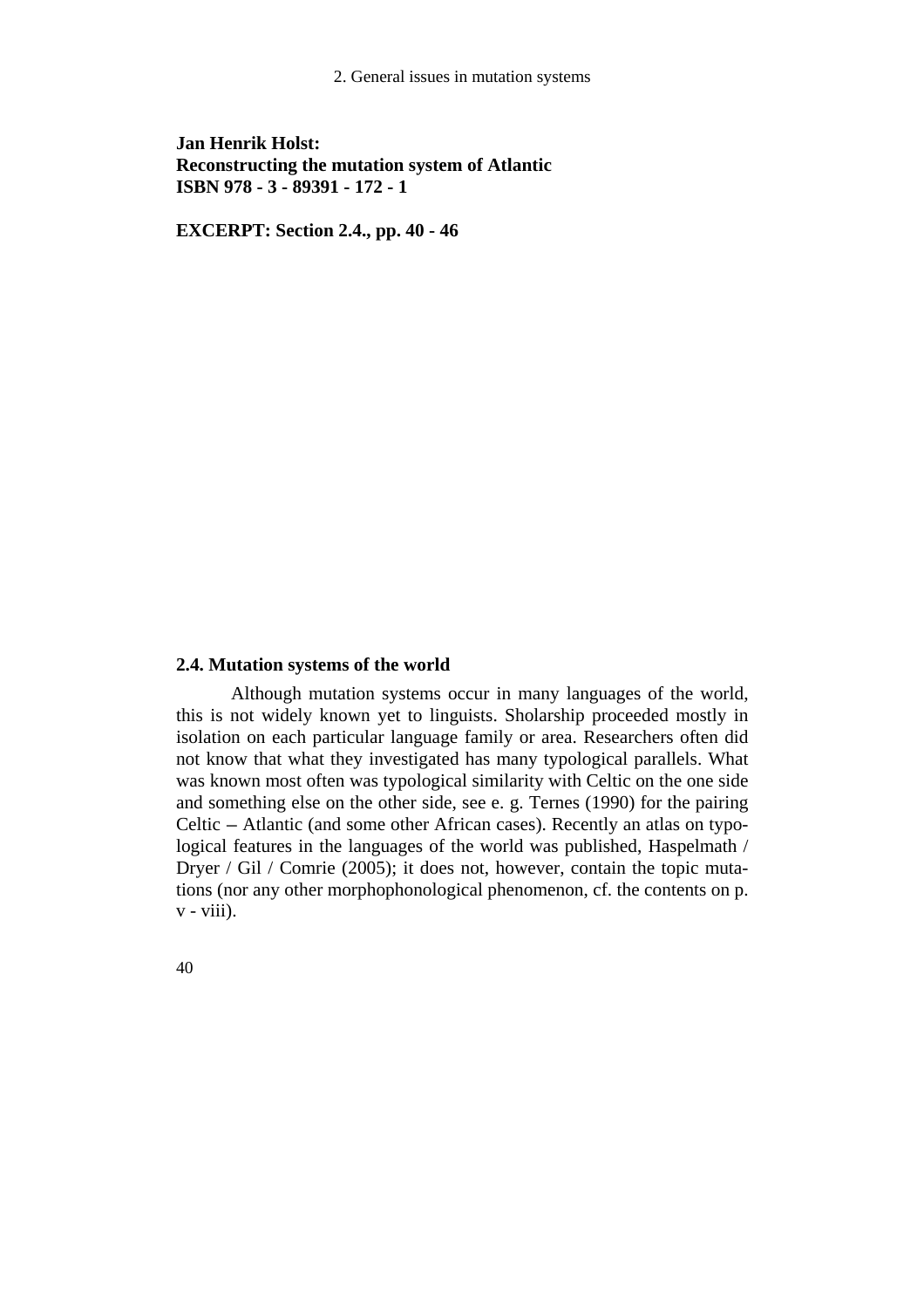Because of this state of affairs, there has not yet been an attempt to compile a global listing of languages or language groups which have mutation systems. Also the following listing may not be entirely exhaustive as it is difficult to scan the earth for a typological feature: countless grammars would have to be evaluated in this respect, and even then an author might not have noticed the phenomenon or treated it in a way that it is difficult to gather its presence from his writings. The listing, however, certainly includes the most important families or areas affected and, what is more, disproves once and for all the myth that mutation systems are rare.

 In Africa, the mutation systems in Atlantic are probably the most famous ones. But of course, they exist also in Mande; Brauner (2000: 23f.) explains the system in Loma, and on p. 24 he deals with Kpelle. For Kpelle see also Welmers (1950). Then, it is sometimes claimed that there are mutations in Nzema, a Kwa language closely related to Akan (Berry 1955, Chinebuah 1970), but these are only "half-mutations". Also only "halfmutations" are found in zone S of the Bantu languages, cf. the data in Gowlett (2003: 621f.). Creissels (1994: 141 - 172) does not distinguish "half-mutations" from mutations; this is why he counts the Bantu language Tswana (p. 146 - 149) and the Kwa language Anyi (in his French spelling Agni) (p. 169). Genuine mutations, in contrast, occur in some Plateau languages, see Gerhardt (1988: 72), Gerhardt's data quoted by Ternes (1990: 14f.) and Storch (1995: 141). There will be a new article on this topic by Ludwig Gerhardt (personal communication), and there will be another one on the Grassfields languages, which also have mutations, by Roland Kießling (personal communication). Both articles will appear in the Festschrift for Elmar Ternes. Finally, in Africa one must not forget Berber; these languages have verb forms with a short fricative and others with a long plosive instead, e. g.  $x$ - / *qq*- (Mukarovsky 1963: 107). It is essential to stress that long consonants in fact do occur at the beginning of words in some languages; also Arabic dialects, Cypriot Greek and some languages of the west coast area of North America have this property. Another example is provided by Nunivak, a dialect of Central Alaskan Yupik (Holst 2005: 156). A note on terminology: some researchers use to say *geminate* instead of *long* when they speak of consonants. But for vowels *short* and *long* are usual terms, and there is no difference in vowels and consonants in what quantity is like phonetically. It is therefore preferable to use *long*.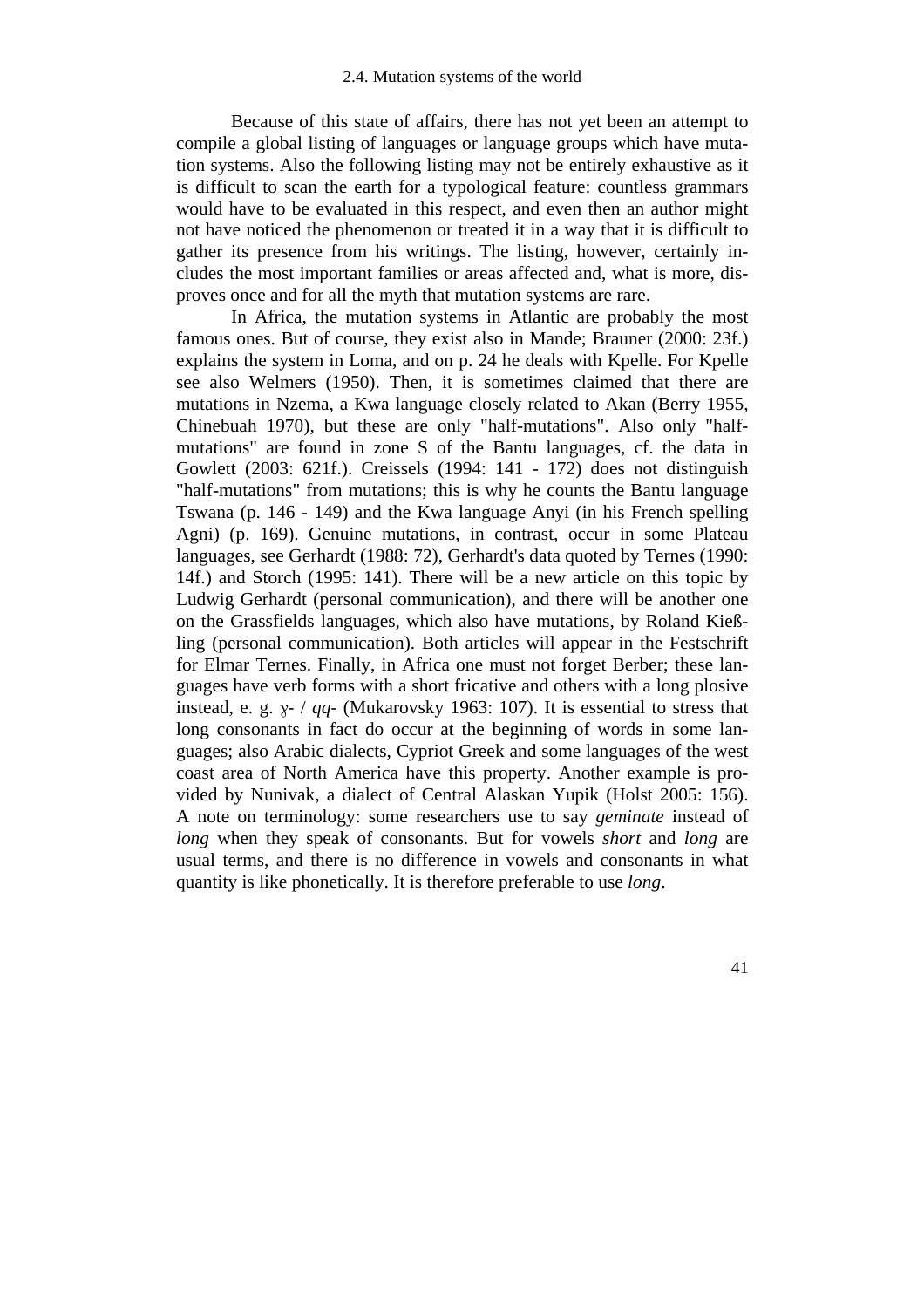In Europe, mutation systems in Celtic are so well known that they do not need another discussion here; a simple example is Breton *penn* "head" *va fenn* "my head". There were also Celtic languages without mutations, but none of them is spoken any longer, and their attestation is fragmentary. All modern Celtic languages, however, have mutations. Also Romance must be counted. In Spanish *gustar* "like" (used in an impersonal construction) – *me gusta* "I like", there is an alternation of [g] and the approximant that is more open than the fricative [ $\gamma$ ]; on the nature of this sound see Holst (2005: 36). The same is valid for the labial and the dental place of articulation. In a structuralist phonemic analysis, these differences disappear due to a complementary distribution, but the point is that such an analysis does harm to what a language is like, cf. Holst (2005: 39f.). Celtic and Romance are also discussed by Ternes (1977). There are also German dialects, e. g. in Bavaria and Switzerland, with mutations (Elmar Ternes, personal communication). These are due to former prefixes, e. g. the *ge*- of the verbal system.

I will discuss Albanian at some length – not because this case was particularly impressive (it is not), but because I know of no source which does that. This language has an isolated pair *dele* ['dele] "sheep (sg.)" – *dhen* [den] "sheep (pl.)". Moreover, it has pairs of words with consonant and nasal + consonant (often with a causative sense), e.  $g$ .:

| $bi-i$ [bi-i]                |               | "grow"                                 |  |                                        | $mbi-j$ [mbi-j] "sprout, germinate"                  |
|------------------------------|---------------|----------------------------------------|--|----------------------------------------|------------------------------------------------------|
| besë                         | [bes] "faith" |                                        |  |                                        | <i>mbes</i> [mbes] "remain"                          |
|                              |               | <i>dritë</i> $[drit]$ "light (noun)" – |  | <i>ndrit</i> [ndrit] "shine"           |                                                      |
| djeg                         | [dieq]        | "burn"                                 |  |                                        | ndez [ndez] "light (verb), kindle"                   |
| $z\ddot{e}$ [zə]             |               | "seize"                                |  | $nx\ddot{e}$ [no $\ddot{z}$ a] "learn" |                                                      |
| $z_{i}$                      | [zi]          | "black"                                |  |                                        | $nxi-i$ [ndzi-j] "blacken"                           |
| $gjall\ddot{e}$ [ $\{at\}$ ] |               | "alive"                                |  |                                        | <i>ngjall</i> [n <sub>tat</sub> ] "enliven, animate" |
| gur                          | [qur]         | "stone"                                |  |                                        | <i>nguros</i> [ngu'ros] "turn to stone"              |

It is uncertain whether one can speak of mutations here. This is related to the question if *mb*, *nd* etc. are prenasalized plosives / affricates. No-one has ever suggested this, but this is not surprising: one would probably need an Africanist background, or strong phonetic interests, to get to this idea. In my opinion, whether a prenasalized plosive / affricate or a sequence of nasal + plosive / affricate is present in a language is an empirical question: if only one mora is filled, there is a prenasalized sound. In Africa, a hint to prenasalized plosives / affricates is often that the phonotactics do not allow initial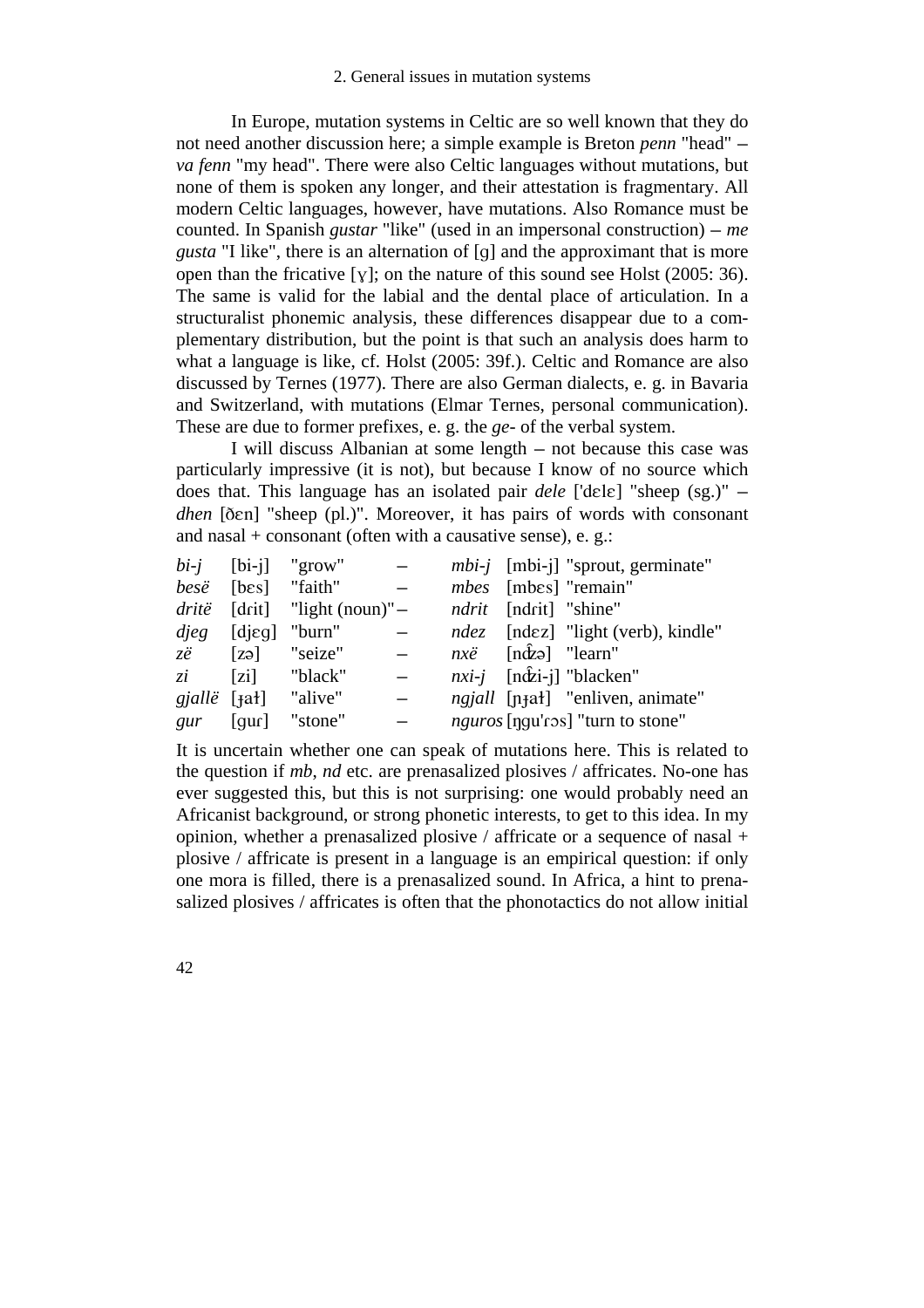consonant groups. In Albanian, however, there are many initial consonant groups (Buchholz / Fiedler 1987: 46 - 49), and this would not exclude that also groups beginning with a nasal exist. Historically, there is a prefix of the shape vowel  $+$  nasal involved in the examples. For the phonetic development cf. the vowel loss in the loanwords *mbret* "king" < Latin *imperátor* "master, emperor" and *ngushtë* "narrow" < Latin *angustus*, and also words that Albanian inherited from Proto-Indo-European confirm this sound law.

 The southern neighbour of Albanian is Greek. The two languages are the closest living relatives of each other (Holst 1998). But also after the splitting-up of the common proto-language, these two languages often went through parallel developments. The problem under study is an instance. In derivation, Modern Greek has word pairs like these:

| καρδιά [kar'ðja] "heart"                             | - γκαρδιακός [garðjaˈkɔs] |                 | "cordial"   |
|------------------------------------------------------|---------------------------|-----------------|-------------|
| τρόπος ['tropos] "way, kind" – ντροπαλός [dropa'los] |                           |                 | "shy"       |
| $\tau$ ó $\pi$ o $\varsigma$ ['topos] "place"        | – ντόπιος                 | $[$ 'dopjos $]$ | "native"    |
| $\beta\alpha\alpha\omega$ ['veno] "I walk"           | $-\mu\pi\alpha\omega$     | [then]          | "I walk in" |

These are definitely mutations; voiceless plosives alternate with voiced ones, and voiced fricatives alternate with voiced plosives. The mutations have as their origin prefixes of the shape vowel + nasal; this is exactly as in Albanian. But Modern Greek went one step further because the nasal is not present any longer in the examples. (Only in the orthography it is kept.) In connection to these data, Modern Greek also has a system of sandhi. For example, it affects NPs consisting of the article and a noun. For instance, "the father" in the nominative case is o  $\pi \alpha \tau \epsilon \rho \alpha \zeta$  [o pa'teras], and in the accusative it is  $\tau$ ov  $\pi \alpha \tau \epsilon$  p $\alpha$  [tom ba'tera].

 As has been discussed already, it is sometimes difficult to delimit mutations. Finnish has the demonstrative pronouns *tämä* "this" – *nämä* "these",  $\mu$  that" –  $\mu$  those" (there is no initial  $d$ - in inherited words), *se* "that" - *ne* "those". The alternative analysis would speak of suppletion. There are also two strange pairs of verbs in Estonian and Finnish. These are Estonian *tõusta* / Finnish *nousta* "rise" and their causatives Estonian *tõsta* / Finnish *nostaa* "raise" (data from Holst 2001b: 75). The words are certainly related. But the initials do not match: it would only be regular to have the correspondence *t*- / *t*- or *n*- / *n*-. Instead, the initials show the *t*- / *n*correspondence, this time not aligned with the number difference of singular and plural, but with the different languages.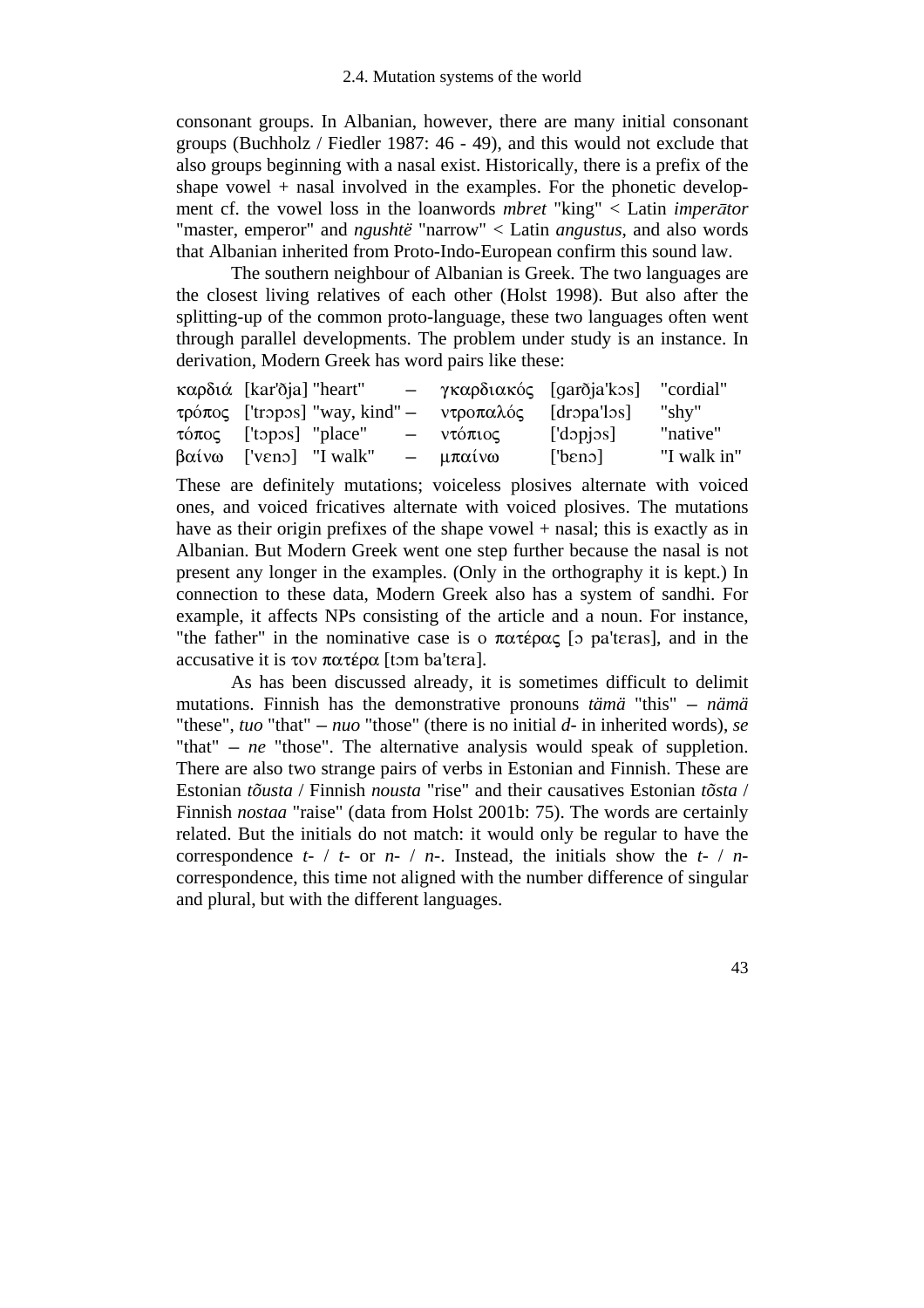In East Asia there is a vast area with languages with mutation systems. Tibetan has mutations of  $[k^h] - [g]$ ,  $[\hat{\mathbf{t}}^h] - [\hat{\mathbf{t}}^h]$ ,  $[\hat{\mathbf{t}}^h] - [\hat{\mathbf{t}}^h]$  and  $[\mathbf{t}^h]$ - [d] in verb pairs (Beyer 1992: 112, 137). Mutations also occur in other Sino-Tibetan languages; in Chinese, remnants exist in etymologically connected words. West of the Sino-Tibetan language family there is the language isolate Burushaski in the Karakorum mountains. It has a system of half-mutations, e. g. *gán*-*imi* "he took it", *a*-*yán*-*imi* "he took me", *nu*-*kán* "having taken it" (Berger 1998: 127). The two Burushaski nouns *baT* "skin" and *wat* "bark" even provide an example for a real mutation, because they are historically connected (Berger 1974: 185). In Nivkh, a language isolate in the Russian Far East, there is a large mutation system comprising 25 sounds and dominating the whole language. An example which shows it in operation is *otok* "father" - *tof* "house" - *otok rof* "the father's house" (Comrie 1981: 267f.). Another language isolate of Eastern Siberia which provides an example is Yukaghir (Krejnovic 1958: 137): *kin bun´* "who killed?" - *met pun´* "I killed". In contrast to Nivkh, however, mutations are not very elaborate in Yukaghir.

 It is debatable whether one should count Japanese *rendaku*, also called *sequential voicing*. These terms designate that, in countless instances, when composites are formed, the initial of the second part changes, e. g. *te* "hand" - *kami* "paper" - *tegami* "letter" (Shibatani 1990: 173 - 175). There is, however, no grammatical conditioning which would demand \**gami* alone. Another not quite clear situation of a kind similar to Japanese is found in Korean. It may be better to keep such instances apart in order not to overload the term mutations. It is clear, however, that an areal connection of Japanese and Korean to the East Asian mutation area exists.

 In North America, "half-mutations" occur in Shoshonean, cf. the discussion in 2.2. They also occur in Navaho where possessive prefixes can change the initial of the noun stem. In contrast, genuine mutation systems exist in Kiowa-Tanoan. This small language group has two branches: Kiowa, a single language, and the group of the Tanoan languages. Mutations in Kiowa are described by Watkins (1984: 60 - 63). She speaks of "verbroot-initial ablaut"; in verbs *b d z g* alternate with *p t c k* respectively, and *h* alternates with  $p^h$ ,  $t^h$  or  $k^h$  depending on the root in question. Mutations in Taos, a Tanoan language, are described by Trager (1946: 200). He uses the term "initial consonant ablaut"; among other things, ejectives alternate with non-ejectives. Recently a new classification of the languages of North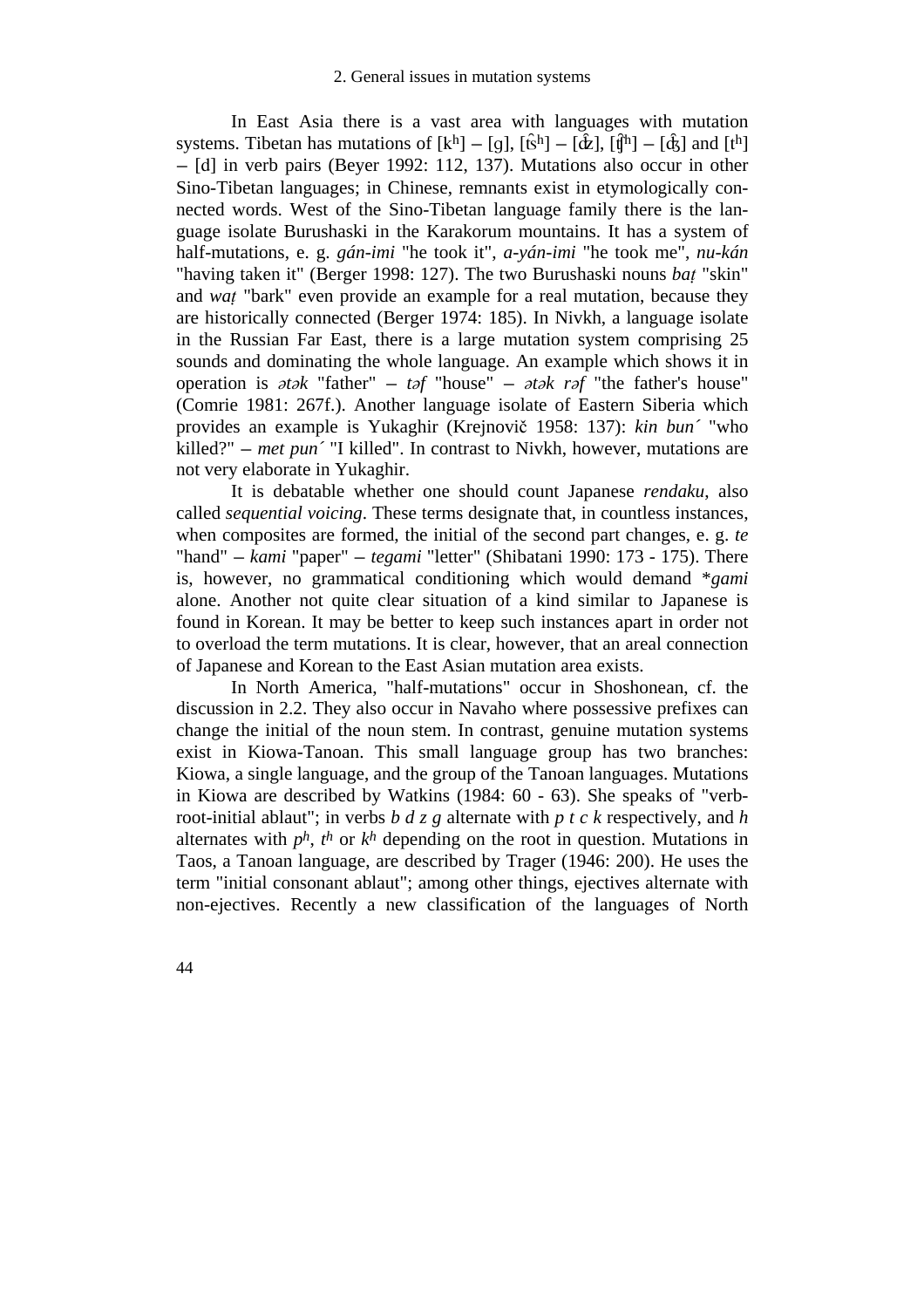America has been worked out at the University of Hamburg which contains 14 language families, see Holst (2008). In connection with this research, Kiowa-Tanoan was discovered to be related to Kutenai (Holst 2008: 22). From Kutenai no mutations are reported.

 In Mesoamerica, mutation systems occur in the Otomanguean language family, e. g. in Jicaltepec Mixtec (Suárez 1983: 58) and Otomí (Manfred Kudlek, personal communication). Mutations are also present in the geographically neighbouring small Mixe-Zoque language group, e. g. in Copainalá Zoque (Suárez 1983: 67). From South America I am not aware of any mutation systems. This statement is also valid for Australia.

 It may be interesting that the three large areas Africa, East Asia and Mesoamerica, especially Otomanguean, are also the three most significant tone areas of the world. I limit myself to this remark, however, because searching for a reason for this connection would inevitably lead into speculating, and this topic is outside the scope of the present work. It must be emphasized that many of the Atlantic languages are not tone languages, and the common proto-language possibly was not a tone language either (cf. 1.1.). Thus incidentally exactly the language family under study in this book is not quite typical. But viewed from a broad perspective, the observation is definitely worth stating. By the way, some time ago also Nivkh was identified as a tone language by Pejros / Starostin (1986). The Kiowa-Tanoan languages are outside any of the three large tone areas, but these languages are tone languages as well  $-$  another detail. The tone area they are geographically closest to is of course Mesoamerica.

 In any case, it can be seen from the foregoing survey that mutations often have to be a topic of areal linguistics. Apparently they can spread by language contact like other traits of language structure. In many cases it is not sure which languages are related to one another and which are not. Africa is no exception in this respect, despite claims to the contrary. But there are cases where language relationship cannot be the reason because one language group acquired the mutations clearly later. Gensler (1993), in an innovative investigation, puts forward evidence for the thesis that a number of typological traits shared by North Africa and Celtic are due to some historical connection. Mutations are involved in this subject. Indo-Europeanists sometimes object that the way how the mutations of Celtic arose is known, and therefore no looks to the outside are necessary, or they are even not allowed. But in order to take in such a view-point, one would have to